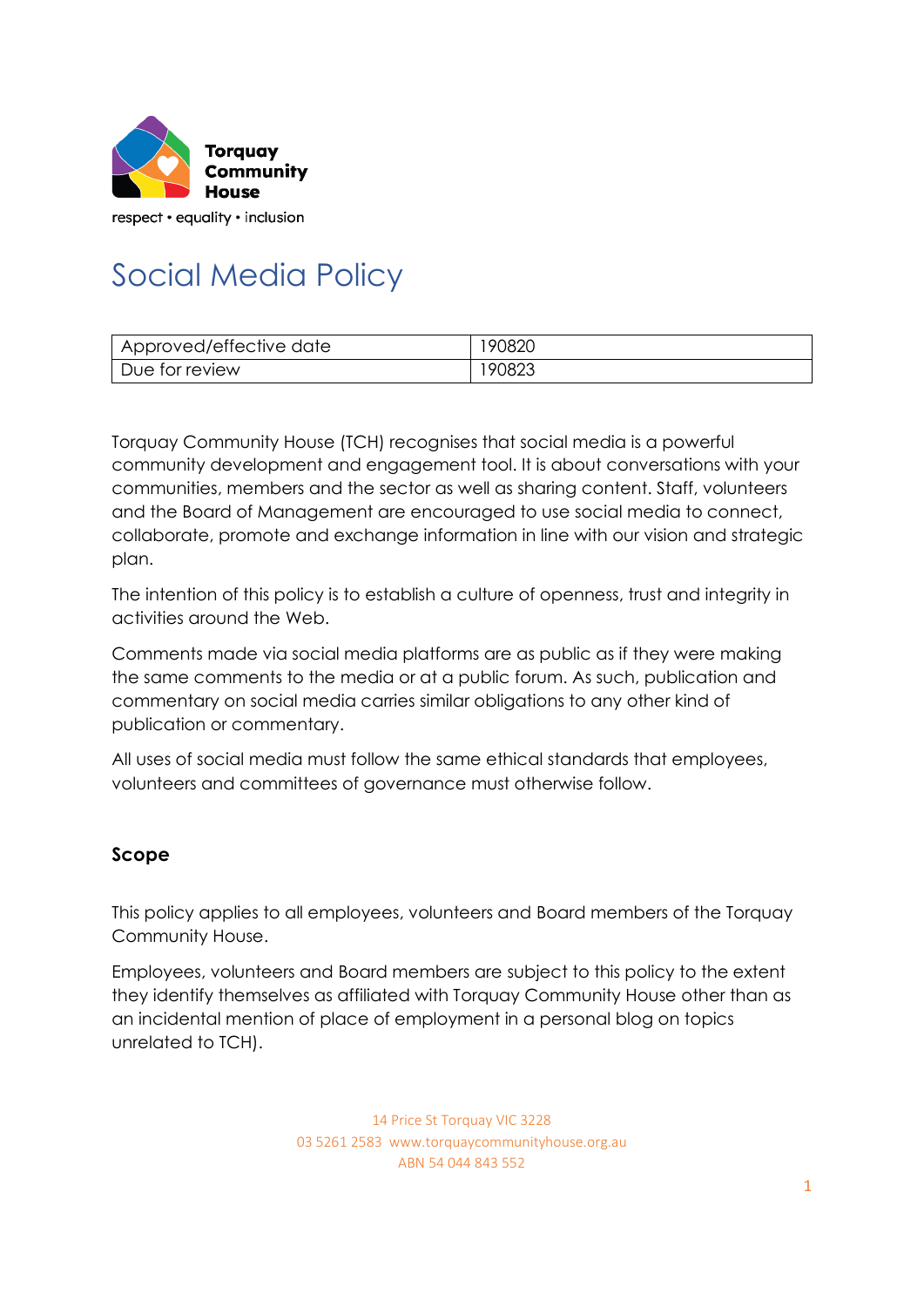# **Definitions Social Media**

Content created by people using highly accessible and scalable publishing technologies. Social media is distinct from industrial media, such as newspapers, television, and film. Social media comprises relatively inexpensive and accessible tools that enable anyone (even private individuals) to publish or access information – industrial media generally require significant resources to publish information[.](http://en.wikipedia.org/wiki/Social_media)) [\(http://en.wikipedia.org/wiki/Social\\_media\)](http://en.wikipedia.org/wiki/Social_media))

Social Media may include (although is not limited to):

- social networking sites (e.g. Facebook, LinkedIn, Bebo, Yammer)
- video and photo sharing websites (e.g. Flickr, YouTube)
- blogs, including corporate blogs and personal blogs
- blogs hosted by media outlets (e.g. 'comments' or 'your say' feature on theage.com.au)
- micro-blogging (e.g. Twitter)
- wikis and online collaborations (e.g. Wikipedia)
- forums, discussion boards and groups (e.g. Google groups, Whirlpool)
	- vod and podcasting
	- online multiplayer gaming platforms (e.g. World of Warcraft, Second life)
	- instant messaging (including SMS)
	- geo-spatial tagging (Foursquare)

## **Statement of Policy - Professional use of social media**

Authorisation to comment:

- Before engaging in social media as a representative of TCH you must become authorised to comment by the Centre Coordinator.
- You may not comment as a representative of TCH unless you are authorised to do so. Staff will use a work profile when acting in an official capacity on any of TCH's social media Tools.
- Social media identities, logon ID's and usernames may not use Torquay Community Centre's name without prior approval from the Centre Coordinator. Profile photographs must be approved by the Centre Coordinator.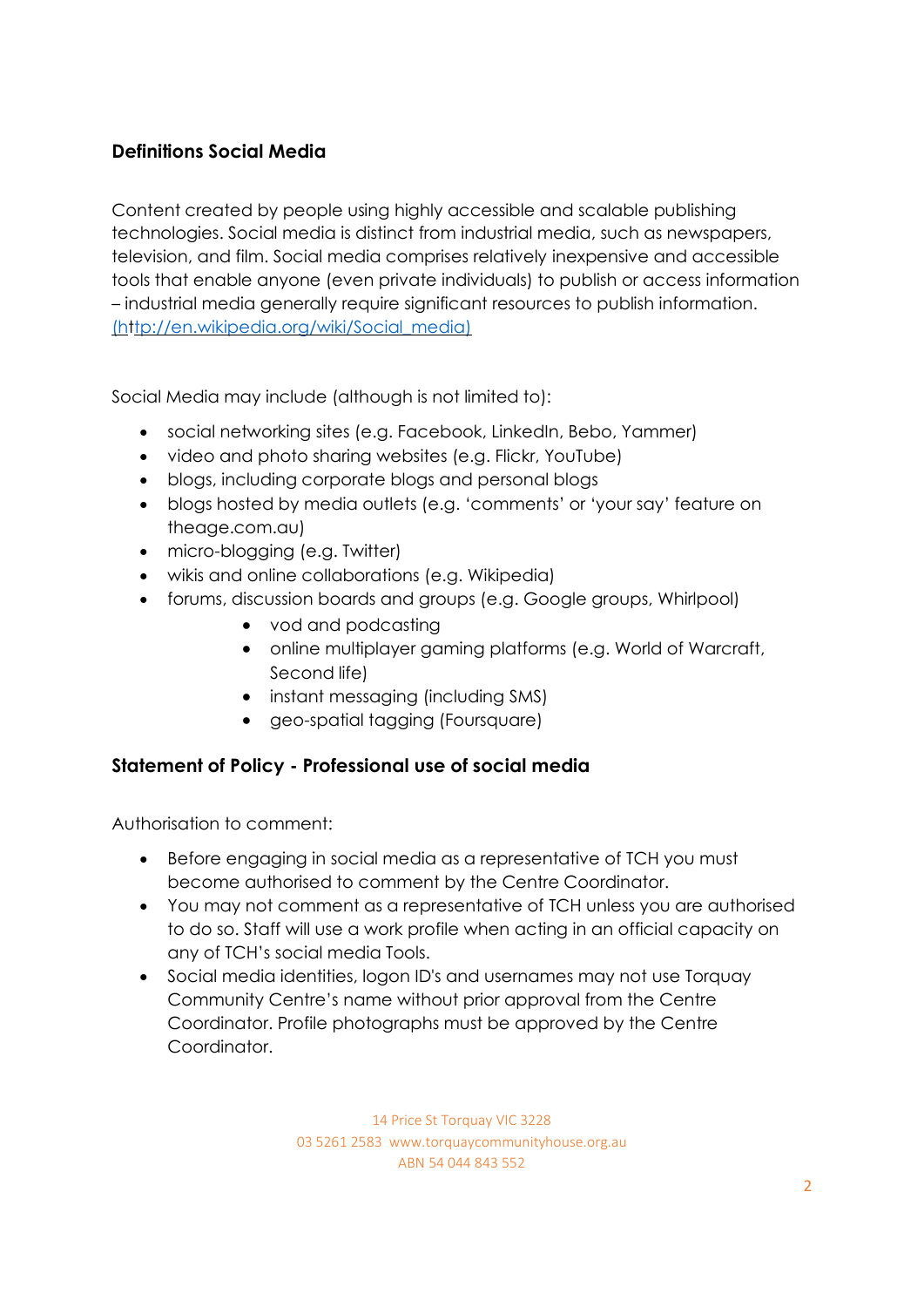# **Rules of engagement**

Whether using Social Media professionally or personally, it must be ensured that Torquay Community House's reputation and privacy is protected.

When using Social Media, you must:

- only disclose and discuss publicly available information
- ensure that all content published is accurate and not misleading and complies with all relevant policies
- be polite and respectful to all people
- adhere to the Terms of Use of the relevant social media platform/website, as well as copyright, privacy, defamation, contempt of court, discrimination, harassment and other applicable laws and policies.
- disclose you are an employee, volunteer or Board member of Torquay Community Centre, and use only your own identity, or an approved official account or avatar
- comment only on your area of expertise and authority

When using Social Media, you must not:

- post material that is offensive, obscene, defamatory, threatening, harassing, bullying, discriminatory, hateful, racist, sexist, infringes copyright, constitutes a contempt of court, breaches a Court suppression order, or is otherwise unlawful
- use or disclose any confidential or secure information
- make any comment or post any material that might otherwise cause damage to Torquay Community House or bring it into disrepute.

In addition, when using your personal Social Media, you must not:

- imply that you are authorised to speak as a representative of Torquay Community House, nor give the impression that the views you express are those of Torquay Community House
- use your work email address or any organisational logos
- use the identity or likeness of another employee, contractor or other member of Torquay Community House
- use or disclose any confidential information obtained in your capacity as an employee, volunteer or committee member of Torquay Community House

#### **Reasonable/unreasonable personal use**

When accessing social media via the Torquay Community House Internet, intranet and extranet systems, these resources are required to be used 'reasonably', in a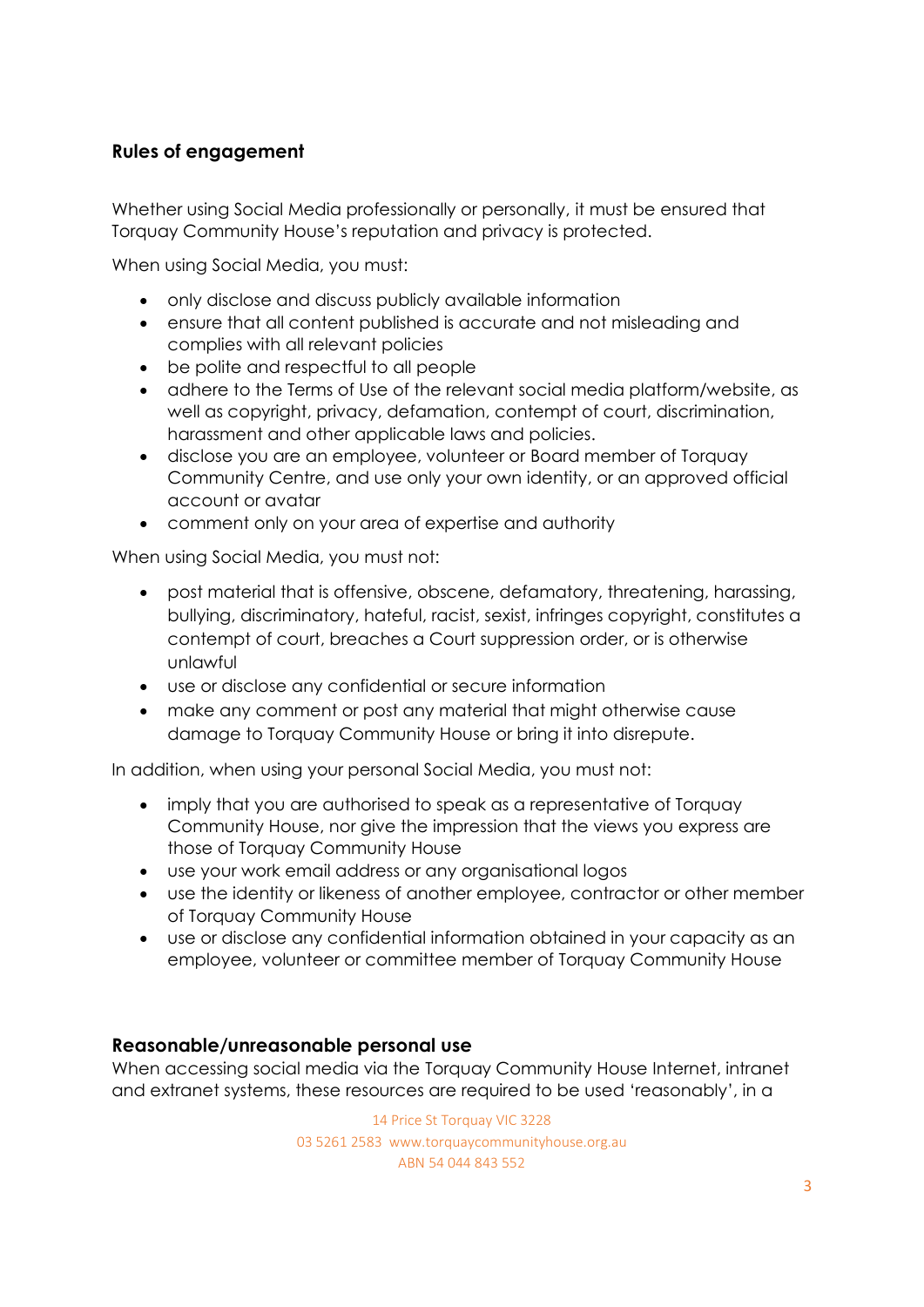manner that does not interfere with your work and is not inappropriate or excessively accessed.

## **Guidance for navigating social media**

The following is offered as general guidance to assist in complying with the obligations set out in this policy. When in doubt, seek further guidance from the Centre Coordinator.

## **Quality**

Quality matters. Use a spell-checker. If you are not design-oriented, ask someone who is whether your blog looks decent, and take their advice on how to improve it.

The speed of being able to publish your thoughts is both a great feature and a great downfall of social media. The time to edit or reflect must be self-imposed. If in doubt over a post, or if something does not feel right, either let it sit and look at it again before publishing it or ask someone else to look at it first.

## **Privacy, confidentiality and information security**

It is completely unacceptable to publish information that is confidential, classified or deals with matters that are internal in nature.

#### **Protect the privacy of others**

Participants and volunteers should not be cited or obviously referenced without their approval. Never identify participants and volunteers without permission and never discuss confidential information relating to them.

#### **Be Honest**

Do not say anything that is dishonest, untrue, or misleading, always disclose any vested interests you may have in the discussion. Consider the content carefully and also be cautious about disclosing personal details.

## **Copyright**

Copyright laws must be respected, attribute work to the original author/source wherever possible. It is good general practice to link to others' work rather than reproduce it.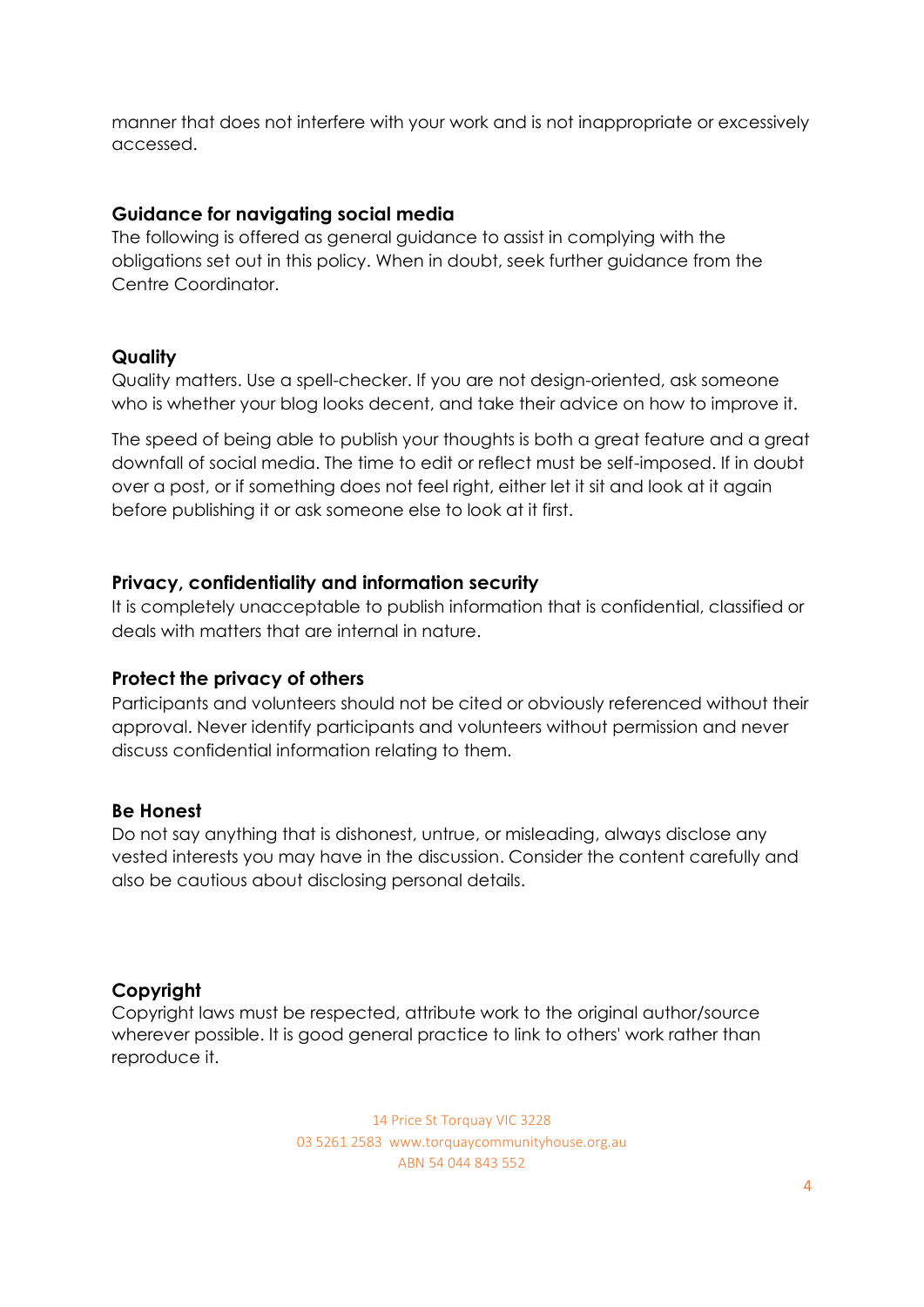# **Harassment and bullying**

- Bullying and harassment policy applies online and in the physical workplace.
- Workplace bullying and harassment includes any bullying or harassing comments employees, volunteers and committee members make online, even on their own private social networks or out of office hours.
- Abusive, harassing, threatening or defaming postings are in breach of the Bullying policy, and may result in disciplinary action being taken.
- All employees, volunteers and committee members are expected to treat their colleagues with respect and dignity and must ensure their behaviour does not constitute bullying and/or harassment.
- Materials must not be published that may cause injury to another person, organisation, association or organisation/company's reputation, seek further guidance from the Co ordinator if you think publishing such material is necessary.
- If you notice inappropriate or unlawful content online relating to Torquay Community House, or content that may otherwise have been published in breach of this policy, you should immediately report the circumstances to the Centre Coordinator.
- If speaking about others, ensure what is said is factual and that it does not disparage that party. Avoid arguments and inflammatory debates, ensure what is said is factually correct.

## **Offensive or obscene material**

Do not post any material that may be offensive or obscene and may infringe relevant online classification laws if it is pornographic, sexually suggestive, harassing, hateful, racist, sexist, abusive or discriminatory.

## **Mistakes or errors**

If an error is made be transparent about your mistake and correct it quickly. If unsure refer to the Coordinator as soon as possible for advice. If you choose to modify an earlier post, make it clear that you have done so. If someone accuses you of posting something improper (such as their copyrighted material or a defamatory comment about them), deal with it quickly - better to remove it immediately to lessen the possibility of a legal action.

References:

- 1. Charter of Human Rights and Responsibilities Act 2006
- 2. Information Privacy Act 2000
- 3. Equal Opportunity Act